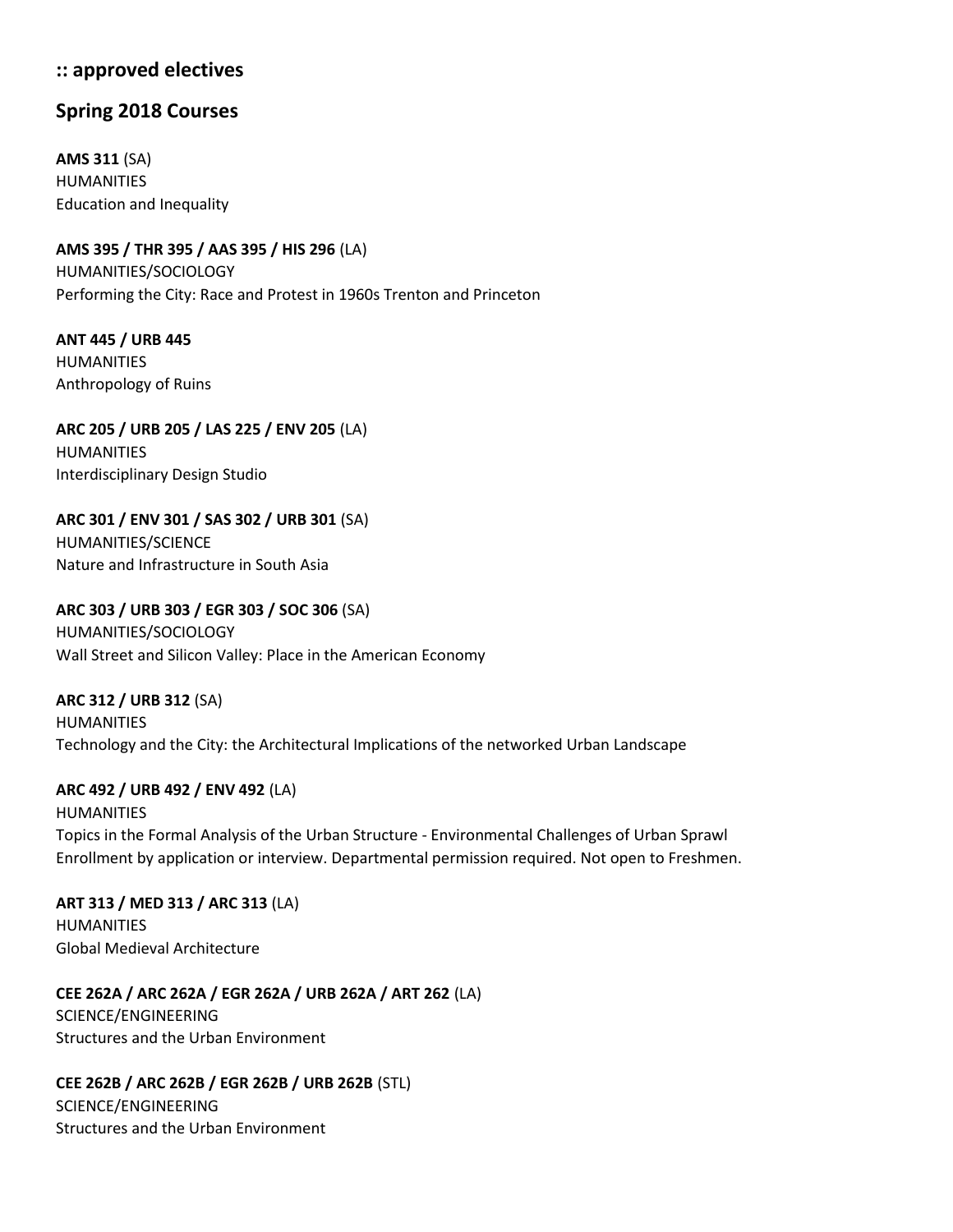**CEE 311 / CHM 311 / GEO 311 / ENE 311 SCIENCE** Global Air Pollution

**DAN 322 / AAS 312** (LA) HUMANITIES Special Topics In Urban Dance - Improvisational Approaches to Hip-Hop Practices (for a grade)

**ENG 391B /URB 391 /ARC 200** HUMANITIES Experimenting in Dark Times: 19th C African American Literature and Culture

**ENV 348 / ARC 348** (SA) SCIENCE/HUMANITIES The Modern Environmental Imagination: People, Place, Planet

**GEO 360 / ENV 356** (STL) SCIENCE/HUMANITIES Geochemistry of the Human Environment

**HIS 418 / URB 418** (HA) HUMANITIES Imagined Cities

**HIS 456 / AAS 456 / URB 456 / HUM 456** (HA) HUMANITIES New Orleans at 300: Invention & Reinvention in an American City

**MUS 264** (LA) HUMANITIES Urban Blues and the Golden Age of Rock

**SOC 358 / NES 388** (SA) SOCIOLOGY/HUMANITIES Mobilities, Borders and Social Dynamics in the Middle East

**SOC 413** (SA) SOCIOLOGY/HUMANITIES Spatial Analysis in the Social Sciences

**URB 201 / WWS 201 / SOC 203 / ARC 207** (SA) SOCIOLOGY/HUMANITIES Introduction to Urban Studies

**SPA 239 / URB 239**  HUMANITIES/SOCIOLOGY Rap, Graffiti and Urban Cultures in the Hispanic Worlds